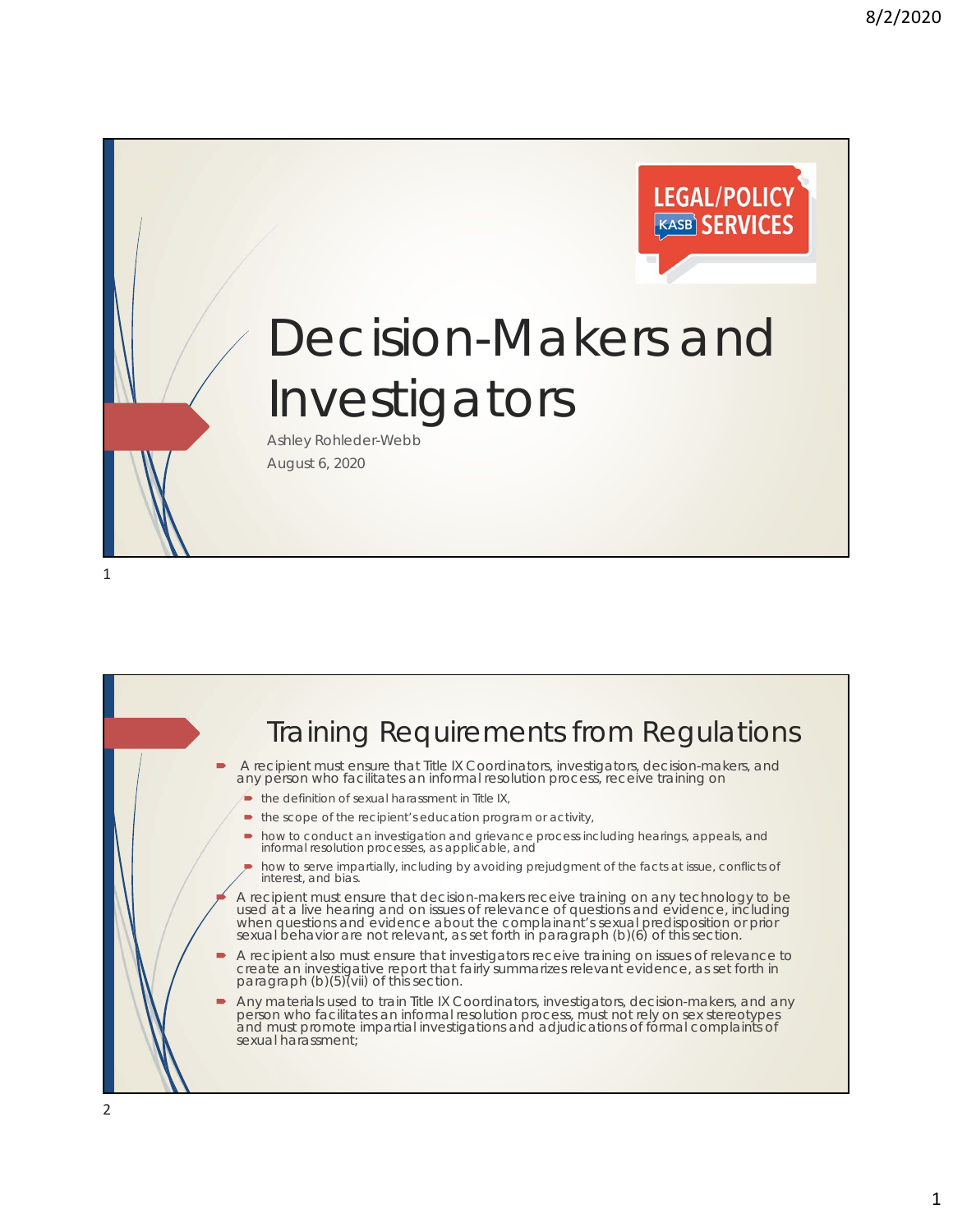

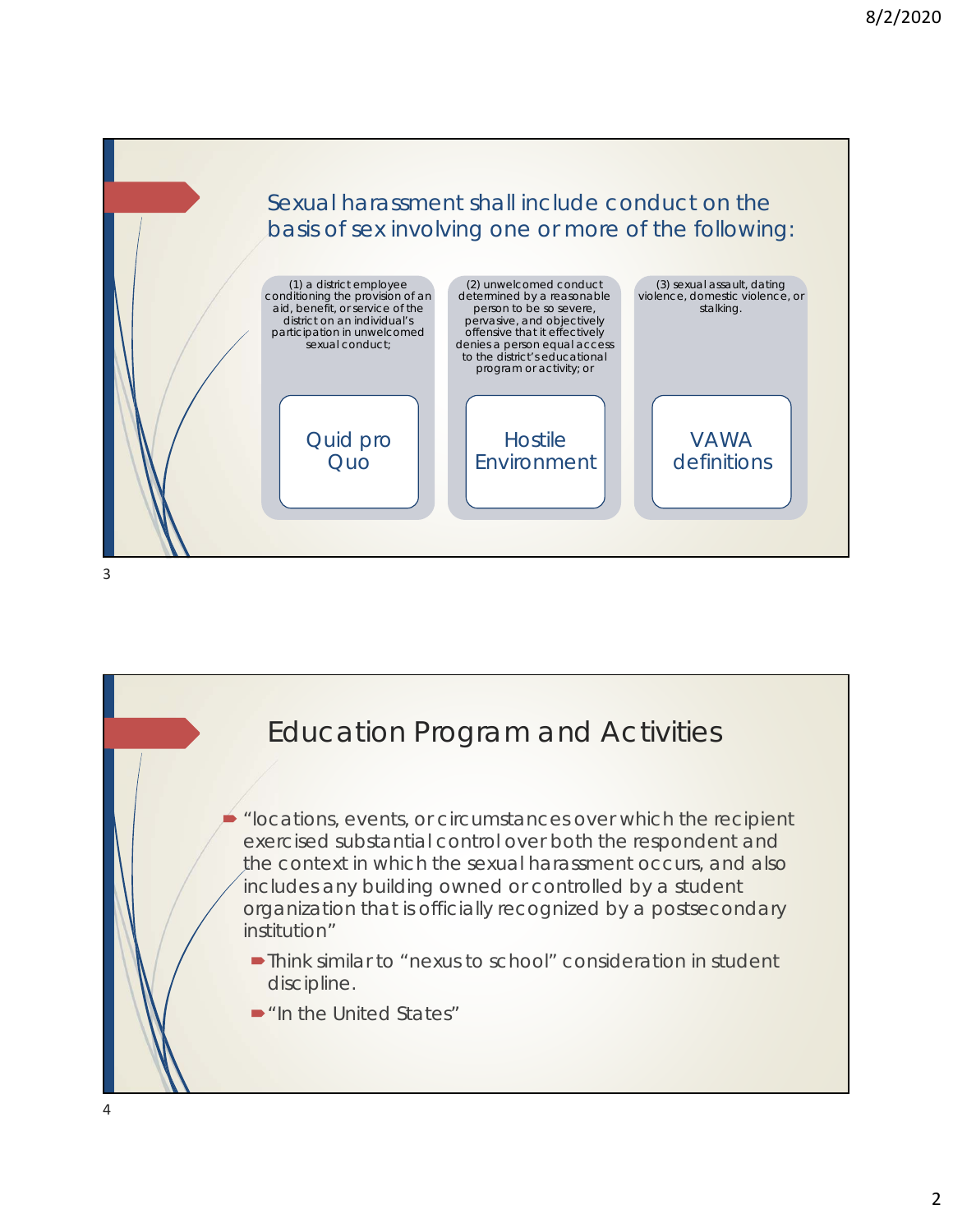## Investigation Tips

- **Ask open ended questions.**
- Remain impartial, but build rapport and try to create comfortable environment for those you interview.
- Remember all evidence has to be shared with both parties.

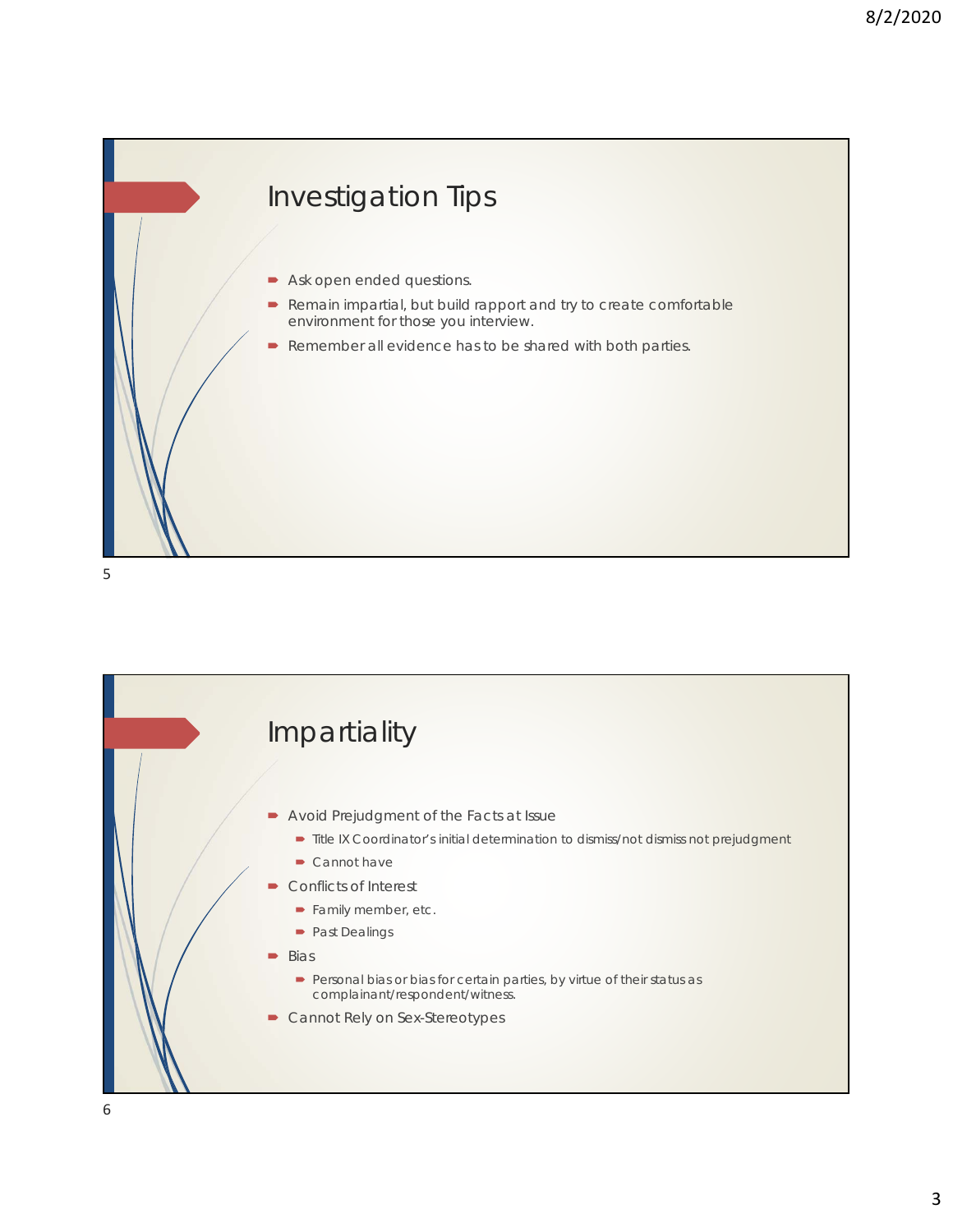

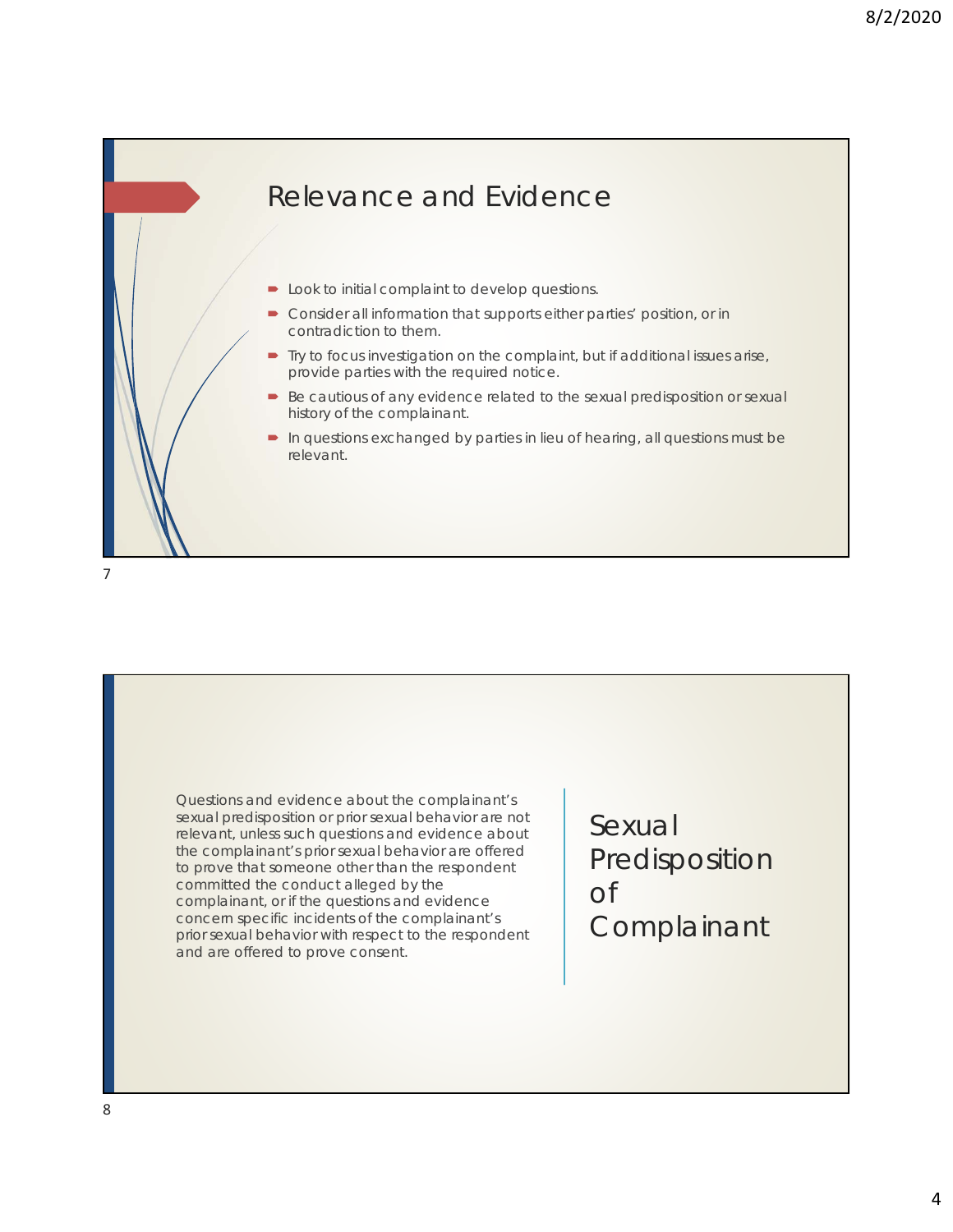



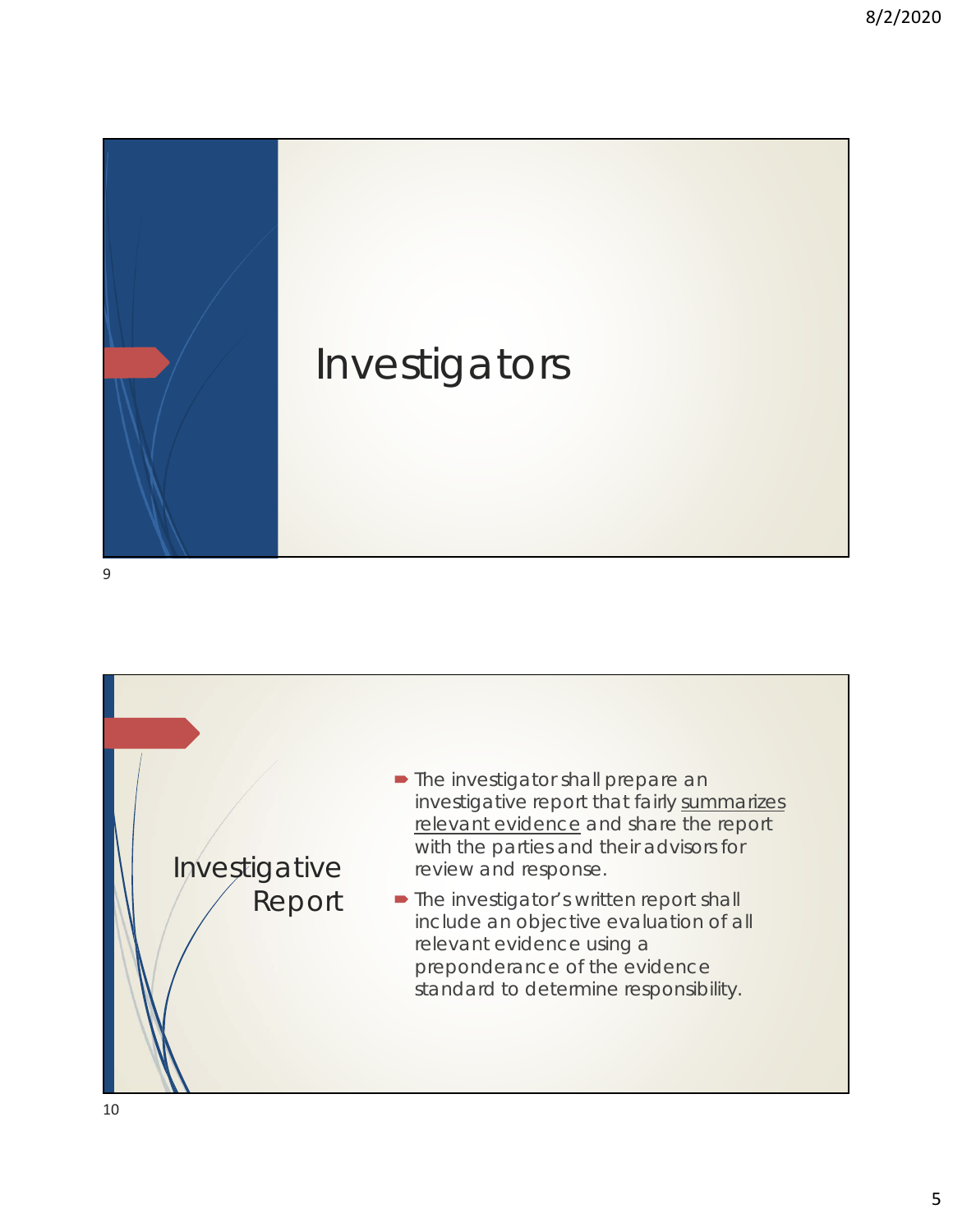